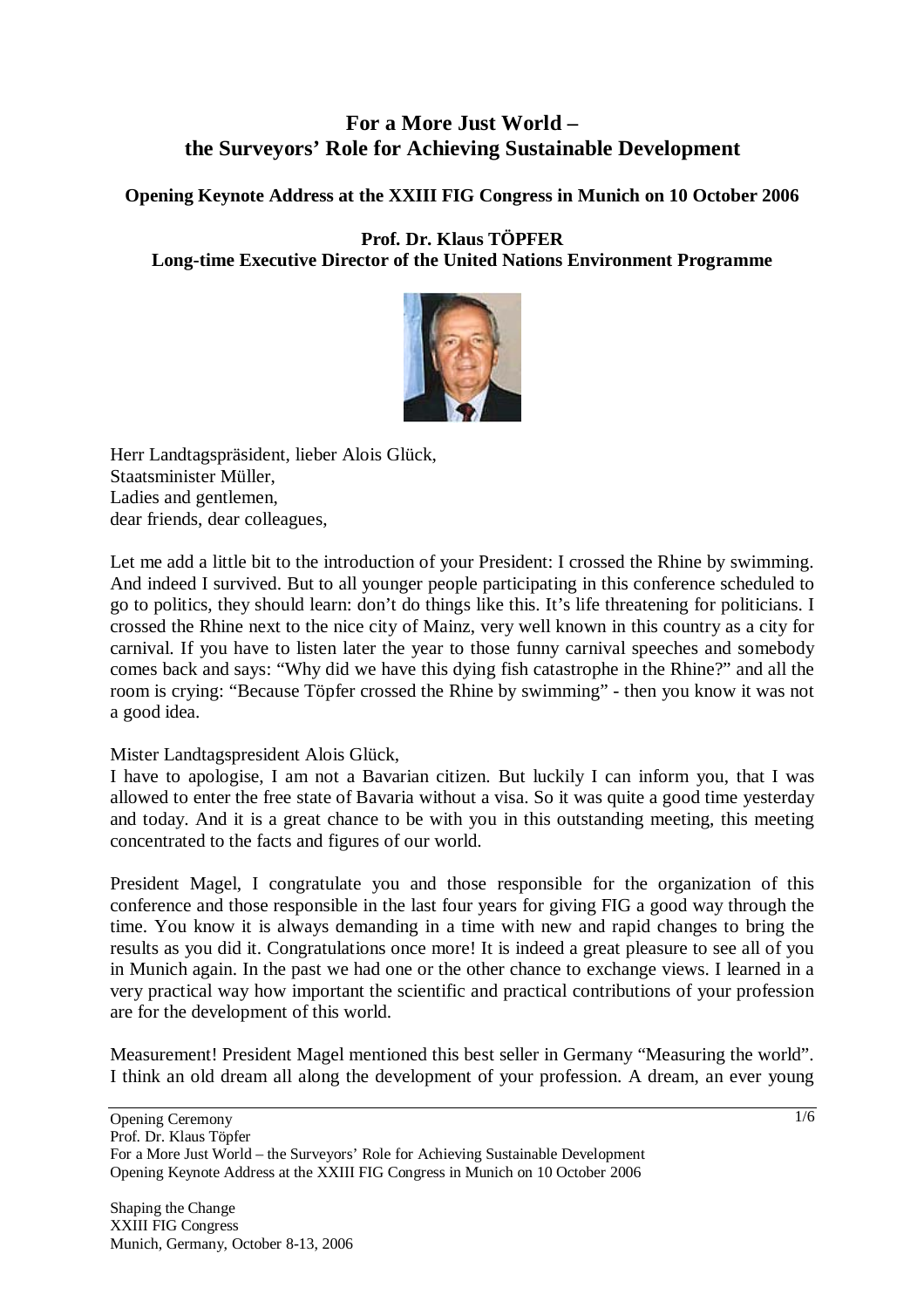and an ever new dream, a challenge for all generations: measuring the world. What is the shape, what is the structure, what is the potential of this blue planet Earth in its regions, in its differentiations, in its position in the cosmos. Up to the Galileo fight, the Earth - a flat disc? The Earth - a globe? Today we are smiling but underline measuring the world is far from being only something like a technical endeavor. It's linked with perceptions, it's linked with ideas, ideologies. Therefore we must see all this development in the past to create, to develop and to understand maps. The results of historic, of courageous expeditions from Christopher Columbus, via Vasco da Gama and Magellan. All creating maps and drawing boundaries: boundaries of nature, boundaries of political responsibilities, boundaries as well of human knowledge.

Maps measuring the world, always the integration of scientific knowledge, of art and interpretation. Maps, measuring the world, drawing boundaries – always used and misused as a demonstration of power, as instruments in power struggles. I served more than eight years in the United Nation's system and I learned this more than once: maps and boundaries, names for rivers, for seas: these are instruments misused for propaganda, even for manipulation. I can only recommend to have an eye on this book from Jean Paul Bon "*Cartographie, géographie et propagande*". You will be immediately aware that what you are doing is far away from technical activities only. It is in the centre of mankind and the mass society. This sentence of Alexander von Humboldt, quoted in the book "Measuring the world": Let me translate this sentence from the German version: "*To measure, to survey the world is an outstanding art. To measure is a great responsibility. We are not allowed to take it easy*." This quote is linked with the great Alexander von Humboldt in a discussion with Gauss in a very important dialogue. Then you are aware of the truth: only what is measured counts and we have to do a lot to prove that measurement is linked with values, but that measuring, that quantification of interrelations mirroring the world first and for most have to be a scientific responsibility, combined with the society connotation.

Measuring the world in a time of unprecedented changes. Changes in a variety of dimensions. Of course simply in the number of people living on this blue planet Earth. When I was born, nearly seventy years ago on this planet Earth only 2.4 billion people were living. Now we have 6.5 billion global citizens. Dramatic changes in one generation. That is change, unprecedented, especially if you go a little bit more in the detail of this. Two out of three new born babies in this world right now are born in or for cities: two of three! We have daily over 80,000 city dwellers more. We are discussing the challenges to organize mega-cities. We are aware of an extensive, nearly a cancerogenous growth of these conurbations. In the very same moment, ladies and gentlemen, in the other part of the world there is not the need to discuss a dynamic growth, not even growth of population at all. We are confronted with the decrease of population, the decrease of population in cities. We are confronted with totally new structures in cities because they are loosing their traditional, historical profile They are losing their history, their tradition in a time of deindustrialisation. More and more cities have to be reinvented. Very visible example that the the world we are living in is a world of separation, of two kinds of countries and regions. It was great to listen Prime Minister Stoiber. He mentioned that the per capita income in this Free State of Bavaria is 32,000 euros, that means something about 40,000 dollars. President Magel underlined the indicator for poverty in our world, he mentioned two dollar a day. Indeed: It is only one dollar a day. So you have to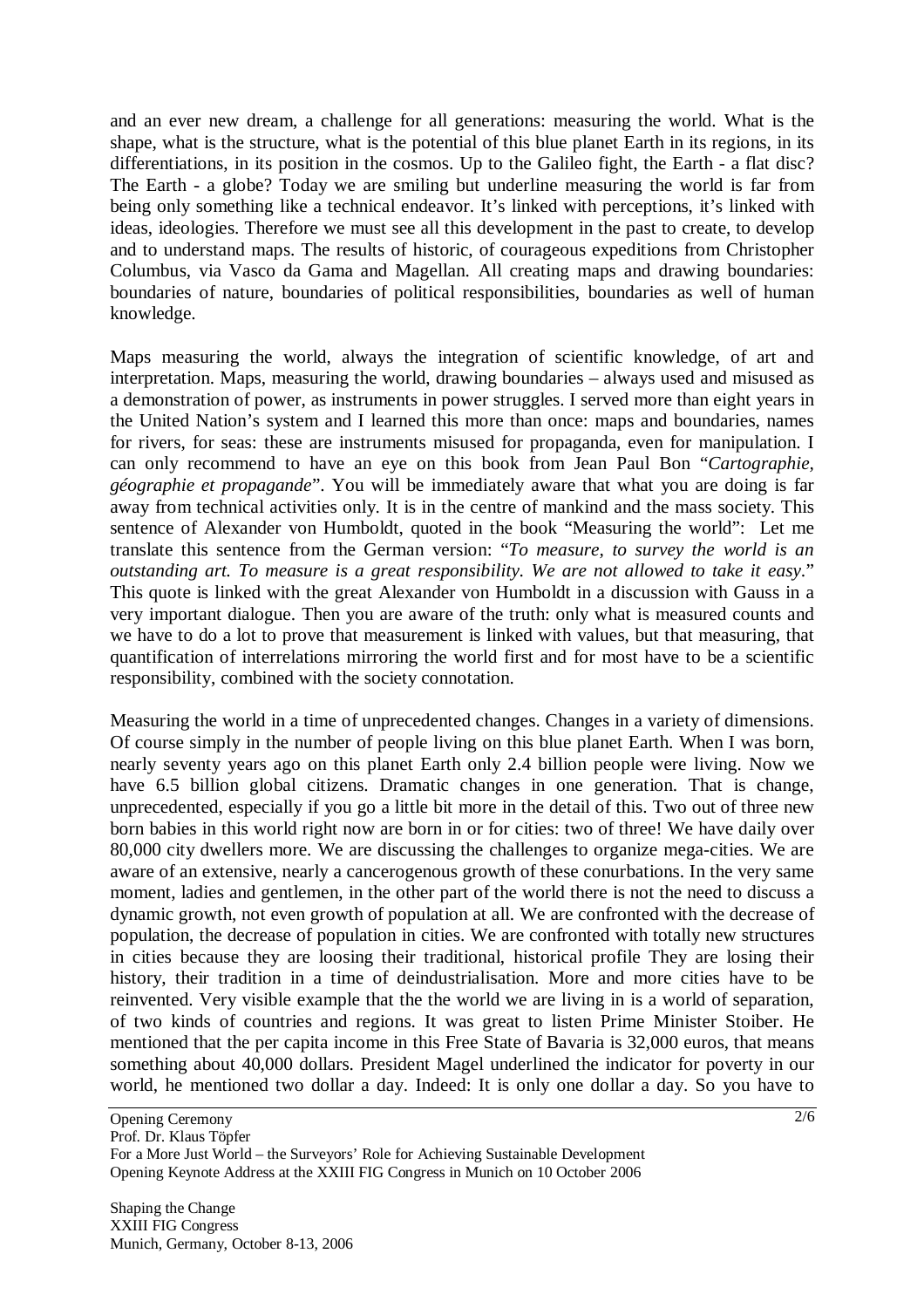compare in this world Euro 32,000 or 40,000 Dollar per capita with something between 350 and 500 US Dollar per capita. My simple question, friends and colleagues:

In this world of globalization, of global markets for goods and services, of global information available, of mobility: do we believe that this world is a stable world, a peaceful world? These huge differences between 40,000 Dollars per capita and 5,000 Dollars per capita, that means between Europe and the African coast is the Mediterranean Sea, is the distance between the coast of Mauretania and Senegal and the Canary Islands! We learned in Germany, combined with this wonderful gift of reunification that there was a difference between the western part and the eastern part, a quite reasonable gap in welfare. For all the time before reunification this was a stable situation because there was a wall between those two parts. It's like with a dam which is stabilizing different levels of water. We didn't ask really what is happening if this dam is removed. We were all more or less afraid that this division of our country will not end quite soon. At the end of the day it changed in one night. The difference in this world is much higher. I can only underline that to work together for development of the developing countries, the poor countries in this world, is not only charity, is not only an ethical obligation, it is an investment in our peaceful perspective in the life to come. Otherwise we will not live in a peaceful world.

In addition, ladies and gentlemen: We must be aware, that the externalization of costs of our well-being has negative consequences for the poor, the developing countries around the world. This was one of my main experiences living more than eight years in Nairobi, in Kenya, in Africa. This externalization of costs to the environment, to other people, to coming generations is a matter of fact. That we are discussing climate change now has nothing to do with the emissions of CO<sup>2</sup> or other greenhouse gases from Africa or from the developing world all together. In my lifetime the CO²-content in the world, in the atmosphere, increased something about 30 percent. These 30 percent are coming from the now developed countries. And you can imagine, if you argue now: we, the developed countries, have unluckily fully used the assimilation capacity of the atmosphere for CO<sup>2</sup> free of charge, and therefore you in the developing countries are not allowed to add your  $CO<sup>2</sup>$  emission, because this would cause climate change - they will not be very happy about this message. They are convinced that it is unfair that the developed countries used the atmosphere free of charge and that they have to pay now for the same services of nature. Their question: What are you doing to change this? This is the situation in our world and we have to be aware of those topics. Our obligation to fight climate change is not charity, but is an investment for a peaceful world.

Finally: It happened that at the end of the last millennium, in the year 2000, the General Assembly of the UN asked for a special Millennium Assembly in New York. All Heads of State and Heads of Government participated, more than 180, and they agreed unanimously that we need something like a road map for the future, for our common responsibility in this world. They decided on eight Millennium Development Goals. I don't want to use this time of my speech to go through all those goals. They are starting with the goal to reduce poverty in this world to 50 percent in the year 2015. Nearly 1.5 billion people are living in our times below the poverty line of one dollar a day. This goal is linked with halving the number of people living under the condition of hunger. In this world of affluence nearly 800 million people are living under the condition of hunger, while the so-called rich developed world is throwing away daily more food than it is needed to feed those 800 million! Implementing this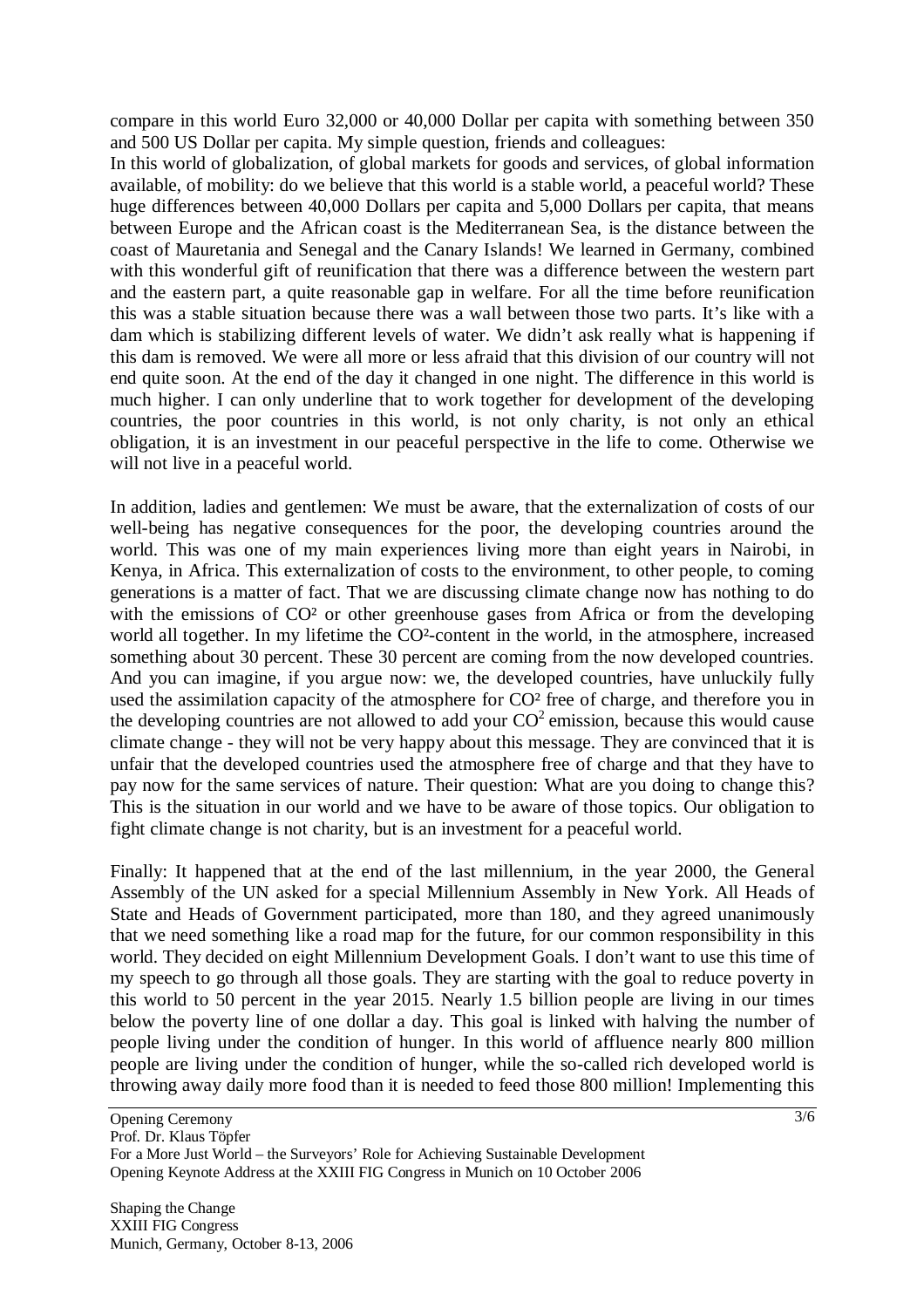road map is also concentrated on improving the position of women, it is concentrated to education of young people, to fight diseases, especially AIDS/ HIV and malaria. It is concentrated to protect nature capital by giving the chance for people to have access to water. Finally these MDG's are asking for a change in our global cooperation, what was started with the so-called Doha round. We know that this Doha round of the World Trade Organization unluckily collapsed. The expectation of developing countries couldn't be fulfilled. The developing world is still waiting for the implementation of the 0.7 percentage goal – to make 0.7 % of GNP available for development cooperation.

We have the road map, we know the direction we have to go. I'm happy to say: There are lots of progress to realize the MDG'S, no doubt. There is no reason for resignation, there is no reason for the conviction that it's impossible to reach these noble targets. There are quite a lot of pockets of remaining problems, mainly in Africa, but in other countries, too.

To concretisize this road map, Secretary General Kofi Annan prepared for the 60<sup>th</sup> anniversary of the United Nation's system in the year 2005, a paper under the headline: "In Larger Freedom". His main challenge: What can we do to live in freedom and peace in the future of this world? Kofi Annan differentiated three parts: We need freedom from want, we need freedom from fear, and we need freedom to live in human dignity. He underlined that those three contributions to larger freedom are very intensively interrelate. The one cannot be reached without backing by the others. Freedom from want, meaning that we have to give the people the perspective of a reasonable life for themselves and their families, their children, to overcome poverty, mainly concentrated on the implementation of the Millennium Development Goals. Freedom from fear, to fight against conflicts, wars, terrorism, knowing that we can reach sustainable development only in a world of peace and cooperation War is and will ever be the most risky, dangerous and destructive development for the people in need and for all of us on this globe.

And freedom to live in human dignity! Meaning the respect for human rights, all around the world, in all cultural situations, in all regions, in all spiritual values and religious structures. Respect to good governance, to the rule of law. If you combine the one with the other contribution to larger freedom than you can come back very concretely to what you have on your agenda. I don't believe that we will come to a freedom from want if we cannot have a rule based system of property rights and secure tenure. It is a clear condition for this. We learned it again and again, you can say it in one word: if you want to create conflicts, even wars, then destroy cadastres. We saw it again and again, we saw it for example in Kosovo. In those days I was the Head of "UN-Habitat". We started in Kosovo a new cadastre system, backed by governments, for example by Norway and by others. Simply to make the cadastre a basis for freedom in the society, a basis for investment. By the way, we learned the importance of property rights in Germany as well. The question how to handle the property rights after reunification was one of the most severe discussions we had in this country. Reconstitution of property rights from the time before, knowing that lots of those properties changed to become other people's property, "Volkseigentum", difficult to translate. If you go now in the new Bundesländer, if you go to the eastern part of Berlin, and you see a building which is not yet renovated, not restructured, you can to 99 percent say this is linked with the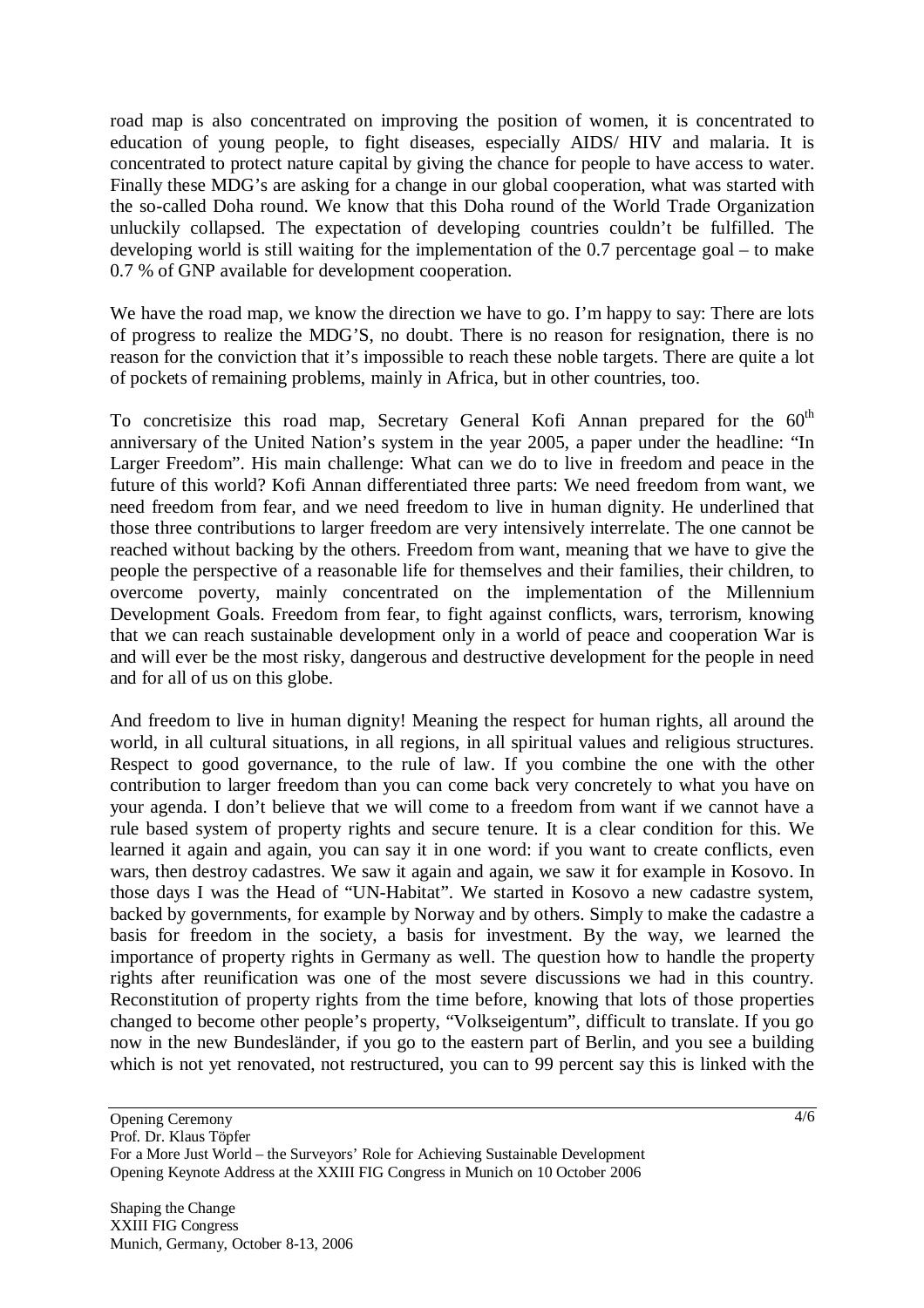fact that there are no clear property rights. What are you doing in your professional work is in the center of peace, in the center of solving conflicts and problems in this world.

Let me make a little footnote: Once I learned as a student by my professor at the university: if you speak a little bit longer, don't hesitate to make a little attention stop. Therefore my "attention stop" is coming no, please be aware of this.

In this city of Munich, quite a time ago, a well-known cabaret artist, Carl Valentin, mentioned an idea, which I loved very much as the 6th speaker in the morning session: "E*verything is already said, but not yet from everybody*". Therefore I have to apologize that I repeat the one or the other information from previous speakers!

The challenge of secure tenure, I can only stimulate governments to invest more in this field. It has the highest return on investment in the development agenda. I'm happy that you have a lot of positive developments. Your prize winner of this morning is one of the wonderful examples. Congratulations! Capacity building in your field of activities is urgently needed. Very, very much so. And it is a pity, and let me mention this, with those eight years experience in Africa: You can make money available in the economic cooperation, if you are investing in hardware. To make money available for the construction of a dam, a highway or a sewage water treatment plan is not very easy, but it is possible. All other hardwares are relatively easy to finance, but if you want to finance software, capacity building, training courses, good governance, reliable planning data - then you have a problem to finance these activities. We must go together and inform governments, private business and all those working in those countries: investments in this kind of software are of highest importance for the stability of these countries. We need this stability and this development for peace for us as well. This is the interrelation. I'm happy, for example, to quote Norway once more, that they invested quite some money in Tanzania, to make cadastral systems available for nine cities. Multiplying this in Tanzania is a clear signal of the importance of your activities in this field. This is the consequence: secure tenure, precondition for peace in the society, precondition for investment, especially also for direct investment. Therefore your work is the basis for development, is the centre of the peace agenda.

This goes further. I'm happy to inform you that it was possible to create this "Professional Forum for Habitat". Thank you, President Magel, and numbers of other colleagues for this initiative. Many of you invested in the very beginning in this Professional Forum – in hope, in money, in ideas, in projects. At the beginning it was a little flower, it was not yet really blossoming in those days. It is now developing quite nicely. I learned that my good friend and colleague later in Nairobi, that Anna Tibaijuka, the Executive Director of Habitat, is doing exactly the same for development in slum upgrading. We know and learn again and again: As long as we cannot come to secure tenure a slum upgrading will not be successful. You can be aware that those who have some assets to invest in their houses in slums will never do it without secure tenure, without some property rights. Because otherwise they are increasing the risk of forced eviction if they invest in better housing without these rights.We must be aware of those interrelations. Therefore development policy needs urgently your knowledge. We need you as a premium partner. That is not window-dressing at this conference that is the urgent request for help! You should be aware that the United Nation's system altogether must have this backing in a time of huge changes.